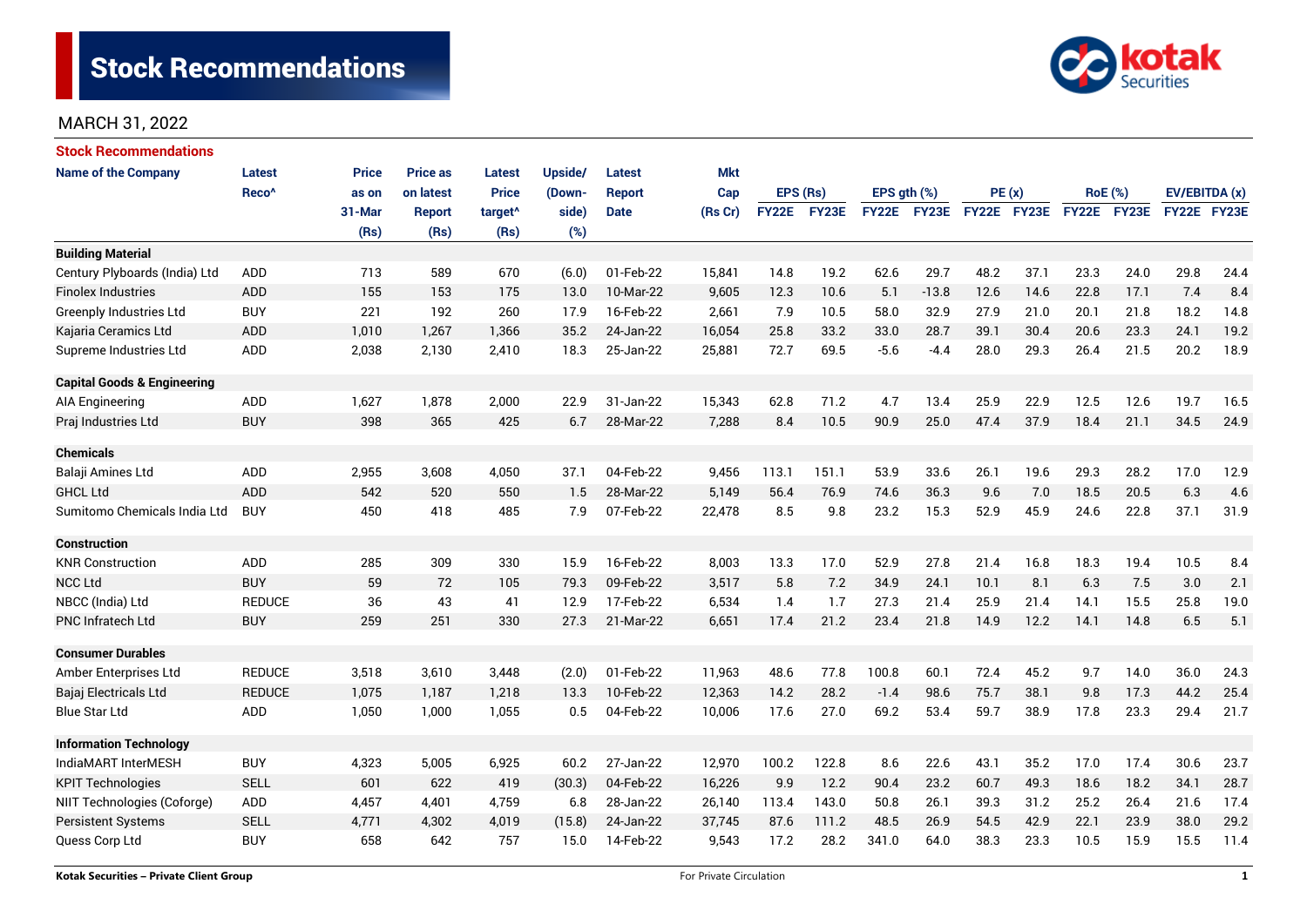

| <b>Stock Recommendations</b>       |                   |              |                 |                     |         |               |            |              |       |              |         |             |      |                |             |               |      |
|------------------------------------|-------------------|--------------|-----------------|---------------------|---------|---------------|------------|--------------|-------|--------------|---------|-------------|------|----------------|-------------|---------------|------|
| <b>Name of the Company</b>         | Latest            | <b>Price</b> | <b>Price as</b> | <b>Latest</b>       | Upside/ | <b>Latest</b> | <b>Mkt</b> |              |       |              |         |             |      |                |             |               |      |
|                                    | Reco <sup>^</sup> | as on        | on latest       | <b>Price</b>        | (Down-  | <b>Report</b> | Cap        | EPS (Rs)     |       | EPS ath (%)  |         | PE(x)       |      | <b>RoE</b> (%) |             | EV/EBITDA (x) |      |
|                                    |                   | 31-Mar       | Report          | target <sup>^</sup> | side)   | <b>Date</b>   | (Rs Cr)    | <b>FY22E</b> | FY23E | <b>FY22E</b> | FY23E   | FY22E FY23E |      |                | FY22E FY23E | FY22E FY23E   |      |
|                                    |                   | (Rs)         | (Rs)            | (Rs)                | (%)     |               |            |              |       |              |         |             |      |                |             |               |      |
| <b>Metals &amp; Mining</b>         |                   |              |                 |                     |         |               |            |              |       |              |         |             |      |                |             |               |      |
| <b>MOIL Ltd</b>                    | <b>BUY</b>        | 185          | 170             | 215                 | 16.2    | 18-Feb-22     | 4,928      | 14.5         | 16.4  | 95.9         | 13.1    | 12.8        | 11.3 | 11.5           | 12.2        | 6.6           | 5.0  |
| <b>APL Apollo Tubes Ltd</b>        | <b>BUY</b>        | 913          | 820             | 980                 | 7.4     | 28-Jan-22     | 22,815     | 21.0         | 27.0  | $-27.6$      | 28.6    | 43.5        | 33.8 | 26.7           | 26.8        | 25.1          | 19.9 |
|                                    |                   |              |                 |                     |         |               |            |              |       |              |         |             |      |                |             |               |      |
| Oil & Gas                          |                   |              |                 |                     |         |               |            |              |       |              |         |             |      |                |             |               |      |
| Chennai Petroleum Corp             | <b>BUY</b>        | 128          | 104             | 127                 | (0.5)   | 25-Jan-22     | 1,903      | 30.3         | 18.2  | 75.1         | $-39.9$ | 4.2         | 7.0  | 24.6           | 12.5        | 6.9           | 8.5  |
| <b>Gujarat Gas</b>                 | <b>ADD</b>        | 503          | 660             | 734                 | 46.0    | 10-Feb-22     | 34.582     | 18.7         | 26.7  | 0.5          | 42.8    | 26.9        | 18.8 | 24.3           | 27.3        | 16.4          | 11.8 |
| <b>MRPL</b>                        | ADD               | 42           | 47              | 50                  | 20.2    | 31-Jan-22     | 7,288      | 1.2          | 6.8   | $-137.5$     | 466.7   | 34.7        | 6.1  | 4.7            | 23.8        | 13.3          | 8.7  |
|                                    |                   |              |                 |                     |         |               |            |              |       |              |         |             |      |                |             |               |      |
| <b>Paints</b>                      |                   |              |                 |                     |         |               |            |              |       |              |         |             |      |                |             |               |      |
| Akzo Nobel India Ltd               | <b>BUY</b>        | 1,908        | 1,887           | 2,670               | 40.0    | 14-Feb-22     | 8,909      | 57.9         | 67.2  | 27.3         | 16.1    | 32.9        | 28.4 | 17.9           | 19.7        | 19.8          | 16.9 |
|                                    |                   |              |                 |                     |         |               |            |              |       |              |         |             |      |                |             |               |      |
| <b>Pharmaceuticals</b>             |                   |              |                 |                     |         |               |            |              |       |              |         |             |      |                |             |               |      |
| <b>Suven Pharmaceuticals</b>       | <b>REDUCE</b>     | 618          | 561             | 550                 | (11.0)  | 17-Aug-21     | 15,696     | 16.9         | 21.1  | 19.0         | 24.9    | 36.6        | 29.3 | 27.6           | 26.5        | 28.7          | 22.5 |
|                                    |                   |              |                 |                     |         |               |            |              |       |              |         |             |      |                |             |               |      |
| <b>Transportation</b>              |                   |              |                 |                     |         |               |            |              |       |              |         |             |      |                |             |               |      |
| Aegis Logistics Ltd                | <b>BUY</b>        | 206          | 216             | 310                 | 50.9    | 14-Feb-22     | 6,864      | 12.6         | 13.6  | 28.6         | 7.9     | 16.3        | 15.1 | 20.4           | 19.0        | 9.2           | 8.2  |
| <b>Allcargo Global Logistics</b>   | <b>BUY</b>        | 357          | 346             | 430                 | 20.4    | 15-Feb-22     | 8,782      | 27.7         | 31.3  | 246.3        | 13.0    | 12.9        | 11.4 | 21.2           | 20.1        | 6.9           | 5.7  |
| <b>Blue Dart Express</b>           | <b>BUY</b>        | 6,870        | 6,926           | 7,975               | 16.1    | 01-Feb-22     | 16,351     | 115.0        | 134.0 | 98.3         | 16.5    | 59.7        | 51.3 | 36.2           | 33.3        | 17.1          | 14.8 |
| <b>VRL Logistics Ltd</b>           | <b>BUY</b>        | 494          | 499             | 625                 | 26.4    | 04-Feb-22     | 4,508      | 11.3         | 18.3  | 117.3        | 61.9    | 43.7        | 27.0 | 14.3           | 21.6        | 13.9          | 10.5 |
|                                    |                   |              |                 |                     |         |               |            |              |       |              |         |             |      |                |             |               |      |
| <b>Others</b>                      |                   |              |                 |                     |         |               |            |              |       |              |         |             |      |                |             |               |      |
| Bata India Ltd                     | <b>BUY</b>        | 1,960        | 1,895           | 2,380               | 21.5    | 10-Feb-22     | 25,278     | 27.0         | 36.6  | $-509.1$     | 35.6    | 72.6        | 53.5 | 16.3           | 19.4        | 35.7          | 28.4 |
| <b>Central Depository Services</b> | <b>REDUCE</b>     | 1,477        | 1,510           | 1,505               | 1.9     | 10-Feb-22     | 15,508     | 29.9         | 34.8  | 55.7         | 16.4    | 49.4        | 42.4 | 28.5           | 26.6        | 39.4          | 33.8 |
| <b>EPL Ltd</b>                     | ADD               | 193          | 187             | 205                 | 6.1     | 10-Feb-22     | 6,089      | 7.1          | 8.6   | $-6.6$       | 21.1    | 27.2        | 22.5 | 12.1           | 13.2        | 10.5          | 8.7  |
| JK Paper Ltd                       | <b>ADD</b>        | 304          | 315             | 340                 | 12.0    | 22-Mar-22     | 5,402      | 35.0         | 51.2  | 146.5        | 46.3    | 8.7         | 5.9  | 19.6           | 23.1        | 5.5           | 4.0  |
| Radico Khaitan Ltd                 | <b>REDUCE</b>     | 887          | 978             | 970                 | 9.3     | 07-Feb-22     | 11,800     | 21.2         | 26.1  | 4.4          | 23.1    | 41.8        | 34.0 | 15.0           | 16.1        | 26.7          | 22.9 |
| <b>VIP Industries Ltd</b>          | <b>REDUCE</b>     | 744          | 648             | 620                 | (16.7)  | 04-Feb-22     | 10,570     | 6.2          | 12.0  | $-187.3$     | 93.5    | 120.1       | 62.0 | 14.3           | 23.2        | 54.5          | 33.7 |
| Welspun Corp Ltd                   | <b>SELL</b>       | 167          | 173             | 120                 | (28.3)  | 14-Feb-22     | 4,437      | 11.9         | 9.2   | $-49.8$      | $-22.7$ | 14.1        | 18.2 | 7.8            | 5.9         | 5.5           | 6.2  |

*Source: Kotak Securities - Private Client Group*

All recommendations are with a 12 month perspective from the date of the report/update. Investors are requested to use their discretion while deciding the timing, quantity of investment as well as the exit.

NR NoRated. The investment rating and target price, if any, have been suspended temporarily. Such suspension is in compliance with applicable regulation(s) and/or Kotak Securities policies in circumstances when Kotak Secur

Or its affiliates is acting in an advisory capacity in a merger or strategic transaction involving this company and in certain other circumstances.

**NM Not meaningful**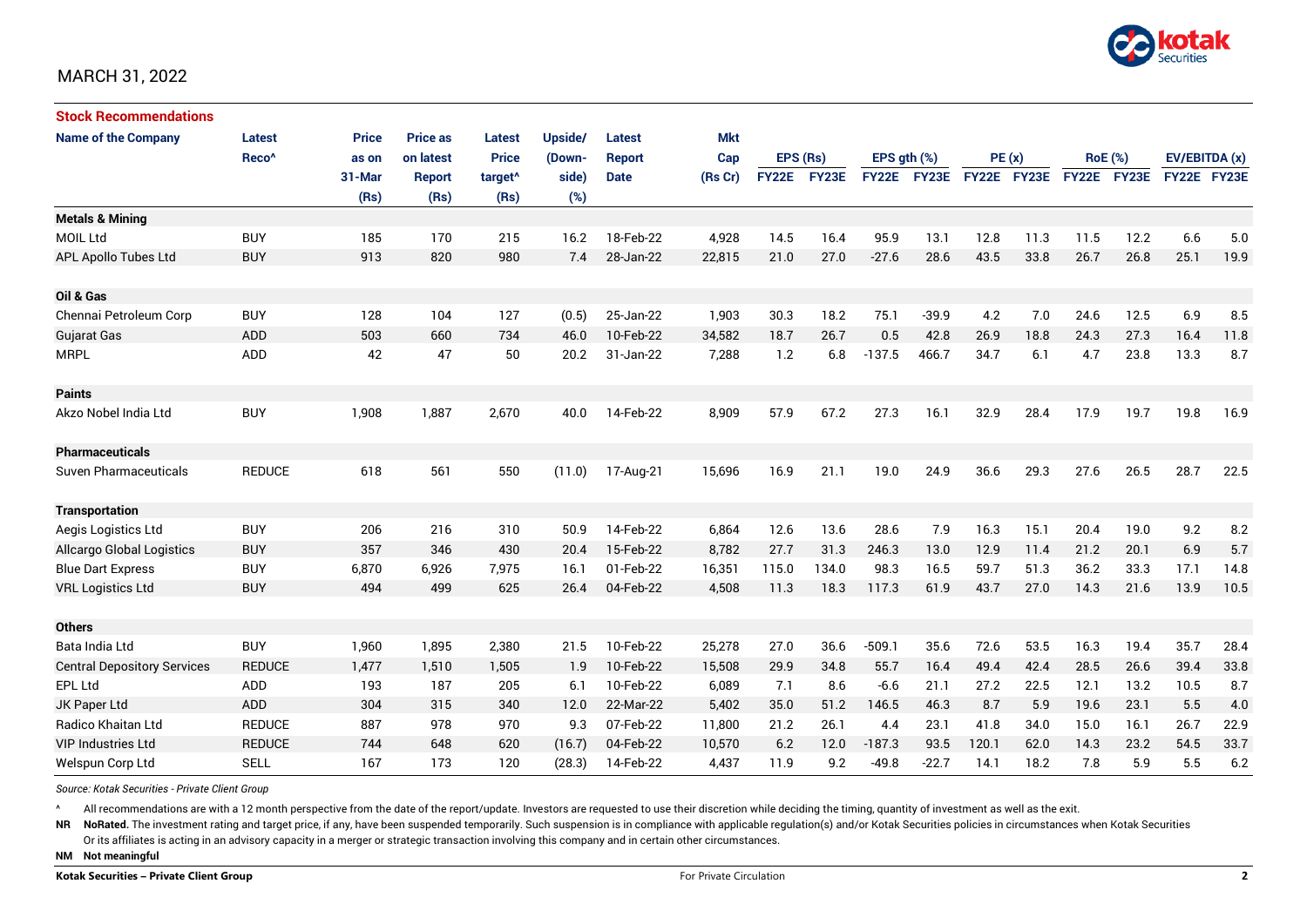

# **RATING SCALE (PRIVATE CLIENT GROUP)**

#### **Definitions of ratings**

| <b>BUY</b>       | - We expect the stock to deliver more than 15% returns over the next 12 months                                                                                                                                                                                                                                                                                                                                                     |
|------------------|------------------------------------------------------------------------------------------------------------------------------------------------------------------------------------------------------------------------------------------------------------------------------------------------------------------------------------------------------------------------------------------------------------------------------------|
| <b>ADD</b>       | - We expect the stock to deliver 5% - 15% returns over the next 12 months                                                                                                                                                                                                                                                                                                                                                          |
| <b>REDUCE</b>    | - We expect the stock to deliver -5% - +5% returns over the next 12 months                                                                                                                                                                                                                                                                                                                                                         |
| <b>SELL</b>      | - We expect the stock to deliver $\lt$ -5% returns over the next 12 months                                                                                                                                                                                                                                                                                                                                                         |
| <b>NR</b>        | - Not Rated. Kotak Securities is not assigning any rating or price target to the stock.                                                                                                                                                                                                                                                                                                                                            |
|                  | The report has been prepared for information purposes only.                                                                                                                                                                                                                                                                                                                                                                        |
| <b>SUBSCRIBE</b> | $-$ We advise investor to subscribe to the IPO.                                                                                                                                                                                                                                                                                                                                                                                    |
| <b>RS</b>        | - Rating Suspended. Kotak Securities has suspended the investment rating and price target for this stock, either because there is not a sufficient fundamental basis for determining, or there<br>are legal, regulatory or policy constraints around publishing, an investment rating or target. The previous investment rating and price target, if any, are no longer in effect for this stock and<br>should not be relied upon. |
| <b>NA</b>        | $-$ Not Available or Not Applicable. The information is not available for display or is not applicable                                                                                                                                                                                                                                                                                                                             |
| <b>NM</b>        | - Not Meaningful. The information is not meaningful and is therefore excluded.                                                                                                                                                                                                                                                                                                                                                     |
| <b>NOTE</b>      | $-$ Our target prices are with a 12-month perspective. Returns stated in the rating scale are our internal benchmark.                                                                                                                                                                                                                                                                                                              |

# **FUNDAMENTAL RESEARCH TEAM (PRIVATE CLIENT GROUP)**

| <b>Shrikant Chouhan</b>                                                                                | Arun Agarwal                                                                                                    | <b>Amit Agarwal, CFA</b>            | <b>Hemali Dhame</b>      |
|--------------------------------------------------------------------------------------------------------|-----------------------------------------------------------------------------------------------------------------|-------------------------------------|--------------------------|
| <b>Head of Research</b>                                                                                | Auto & Auto Ancillary                                                                                           | <b>Transportation, Paints, FMCG</b> | Banking & Finance        |
| shrikant.chouhan@kotak.com                                                                             | arun.agarwal@kotak.com                                                                                          | agarwal.amit@kotak.com              | Hemali.Dhame@kotak.com   |
| +91 22 6218 5408                                                                                       | +91 22 6218 6443                                                                                                | +91 22 6218 6439                    | +91 22 6218 6433         |
| Jatin Damania                                                                                          | Purvi Shah                                                                                                      | <b>Rini Mehta</b>                   | K. Kathirvelu            |
| Metals & Mining, Midcap                                                                                | Pharmaceuticals                                                                                                 | <b>Research Associate</b>           | <b>Support Executive</b> |
| jatin.damania@kotak.com                                                                                | purvi.shah@kotak.com                                                                                            | rini.mehta@kotak.com                | k.kathirvelu@kotak.com   |
| +91 22 6218 6440                                                                                       | +91 22 6218 6432                                                                                                | +91 80801 97299                     | +91 22 6218 6427         |
| <b>Sumit Pokharna</b><br>Oil and Gas, Information Tech<br>sumit.pokharna@kotak.com<br>+91 22 6218 6438 | Pankaj Kumar<br><b>Construction, Capital Goods &amp; Midcaps</b><br>pankajr.kumar@kotak.com<br>+91 22 6218 6434 |                                     |                          |

#### **TECHNICAL RESEARCH TEAM (PRIVATE CLIENT GROUP)**

| <b>Shrikant Chouhan</b>    | <b>Amol Athawale</b>    |  |
|----------------------------|-------------------------|--|
| shrikant.chouhan@kotak.com | amol.athawale@kotak.com |  |
| +91 22 6218 5408           | +91 20 6620 3350        |  |
|                            |                         |  |

**Sayed Haider** Research Associate [sayed.haider@kotak.com](mailto:sayed.haider@kotak.com) +91 22 62185498

#### **DERIVATIVES RESEARCH TEAM (PRIVATE CLIENT GROUP)**

+91 22 6218 5497 +91 33 6615 6273

**Sahaj Agrawal Prashanth Lalu Prasenjit Biswas, CMT, CFTe** [sahaj.agrawal@kotak.com](mailto:sahaj.agrawal@kotak.com) [prashanth.lalu@kotak.com](mailto:prashanth.lalu@kotak.com) [prasenjit.biswas@kotak.com](mailto:prasenjit.biswas@kotak.com)